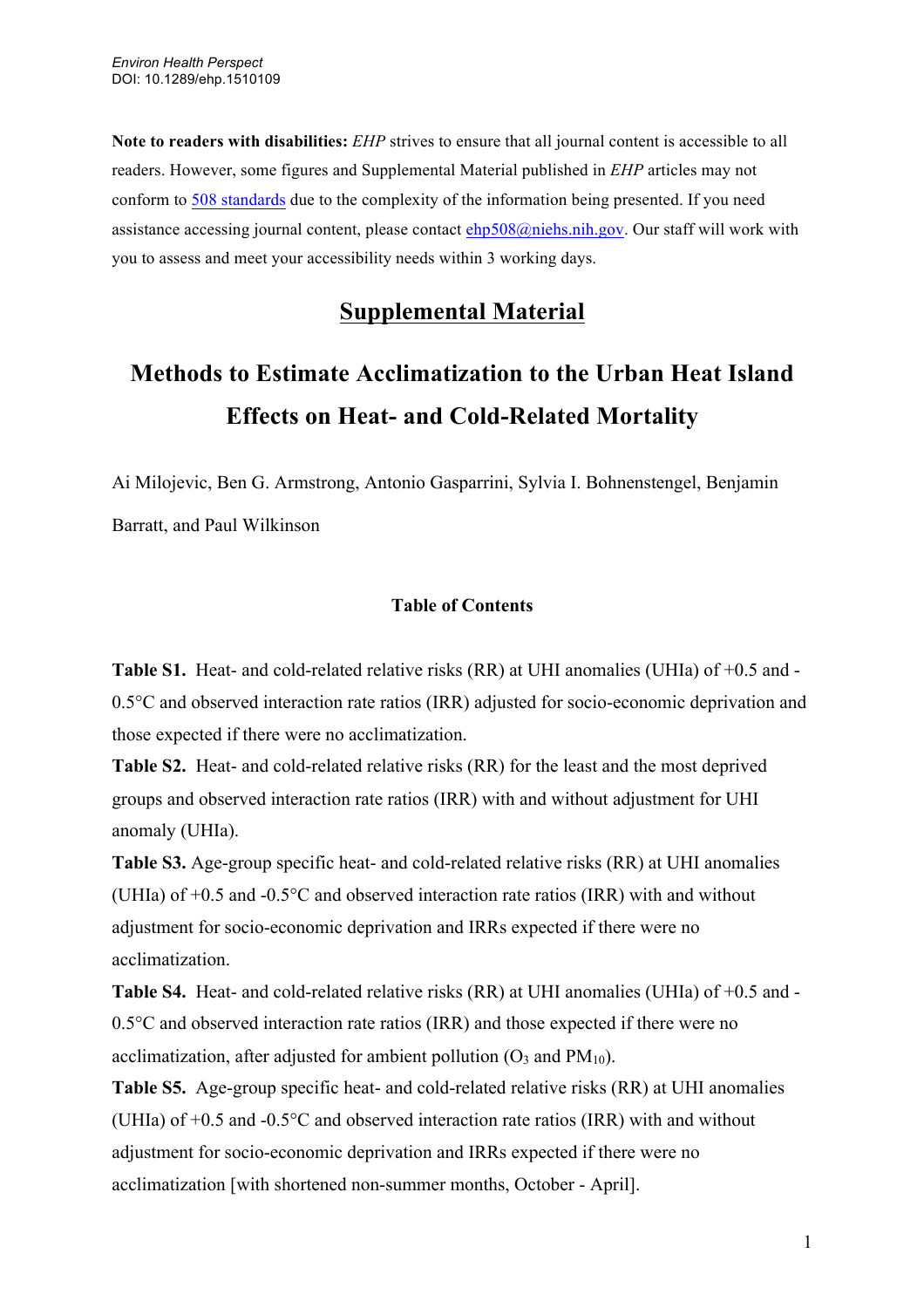**Figure S1.** The Wald z values for a range of candidate cutpoints defining hot and cold days (approach (i)). The values used in our analyses (6.4 and 22.3°C) are those with maximum z values.

**Figure S2.** Schematic illustrating how to estimate expected Interaction Rate Ratio (IRR) for heat. The same model as the main model was fit except: excluding an interaction term of temperature and UHI anomalies; and temperature effect modelled as a linear spline (segmented linear model) with knots at the minimum mortality temperature (18.6°C) and the higher cut-point (22.3°C). Expected IRR for heat is estimated as the slope in the spline above the highest knot.

**Figure S3.** Theoretical patterns of heat-mortality functions in 'Shifted splines' analysis under *no* acclimatization [A], where the curves for UHI anomalies (UHIa) of  $+0.5$  °C (dashed line) and -0.5 ˚C (dotted line) are laterally displaced by +0.5 ˚C and -0.5 ˚C respectively from the London overall curve; and *full* acclimatization [B], where there is no displacement of curves for UHIa of +0.5 ˚C and -0.5 ˚C, which are therefore superimposed.

**Figure S4.** Temperature-mortality functions assuming acclimatization is neutral ( $\gamma$ =0.5) between full ( $\gamma$ =0) and none ( $\gamma$ =1) (left) and deviances of lateral displacement for values of  $\gamma$ in the range -0.5 to 1.5 ˚C (right) for summer heat (lags 0 to 1 days, June to August) [A] and winter cold (lags 0 to 13 days, September to May) [B], for those aged 75+ years only. Gray shading in the temperature mortality functions represent 95% CI. Deviances were calculated against maximum likelihood estimate (MLE). Likelihood ratio test (LRT) was applied for differences between deviances at  $\gamma = 1$  and  $\gamma = 0$ .

**Figure S5.** Temperature-mortality functions assuming acclimatization is neutral ( $\gamma$ =0.5) between full ( $\gamma$ =0) and none ( $\gamma$ =1) (left) and deviances of lateral displacement for values of  $\gamma$ in the range -0.5 to 1.5 ˚C (right) for summer heat (lags 0 to 1 days, June to August) [A] and winter cold (lags 0 to 13 days, September to May) [B], after adjusted for  $O_3$  and  $PM_{10}$ . Gray shading in the temperature mortality functions represent 95% CI. Deviances were calculated against maximum likelihood estimate (MLE). Likelihood ratio test (LRT) was applied for differences between deviances at  $\gamma = 1$  and  $\gamma = 0$ .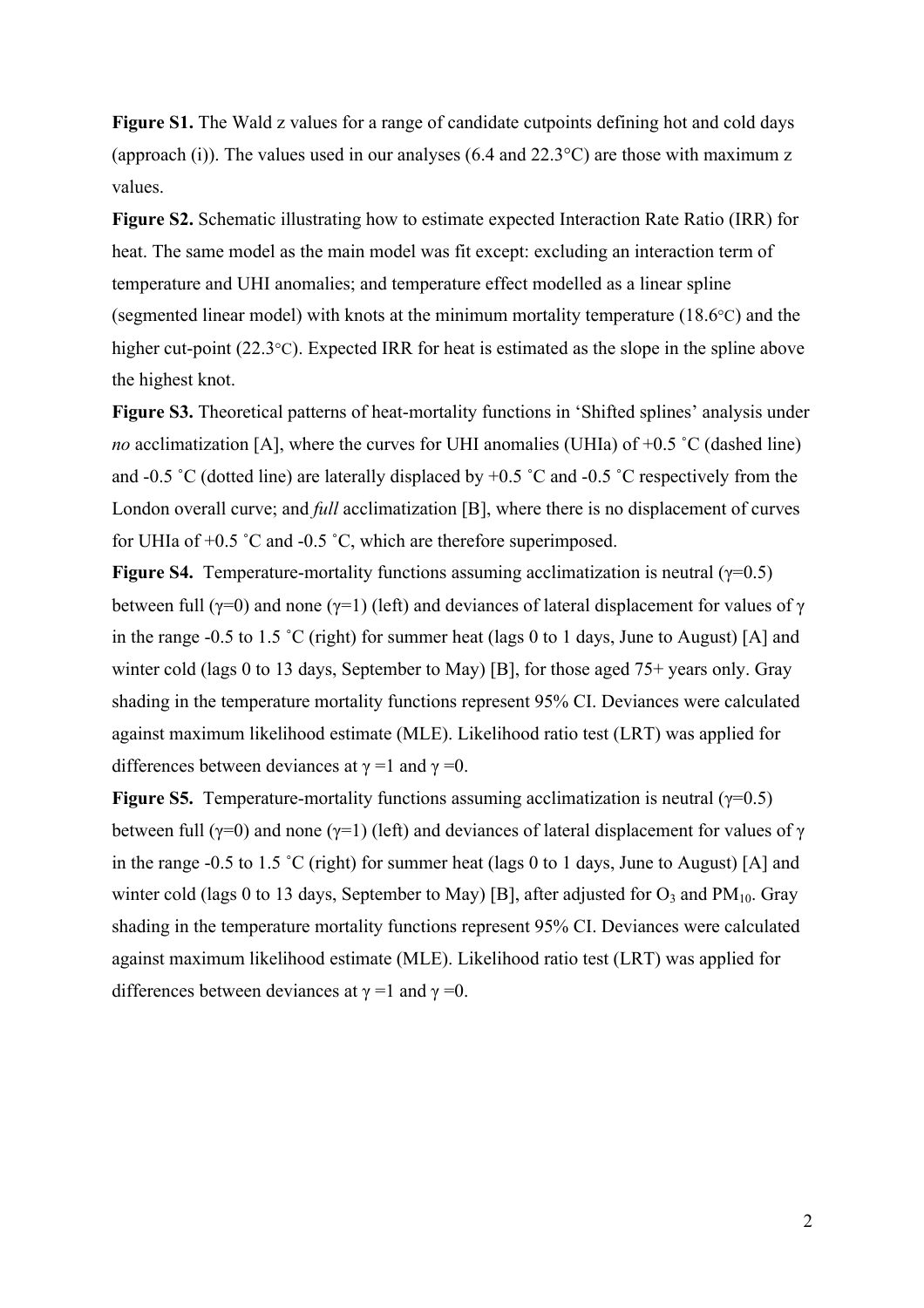**Table S1.** Heat- and cold-related relative risks  $(RR)^{a}$  at UHI anomalies (UHIa)<sup>b</sup> of +0.5 and -0.5°C and observed interaction rate ratios  $\text{(IRR)}^c$  adjusted for socio-economic deprivation and those expected if there were no acclimatization<sup>d</sup>.

| Exposure | UHIa <sup>b</sup> ( $^{\circ}$ C) | Adjusted for deprivation | <b>Expected IRR</b>      |                                                 |
|----------|-----------------------------------|--------------------------|--------------------------|-------------------------------------------------|
|          |                                   | $RR^a (95\%CI)$          | IRR <sup>c</sup> (95%CI) | assuming <i>no</i> acclimatization <sup>d</sup> |
| Heat     | $-0.5$                            | 1.205(1.155, 1.258)      |                          |                                                 |
|          | $+0.5$                            | 1.188(1.080, 1.306)      | 0.986(0.879, 1.105)      | 1.070(1.057, 1.082)                             |
| Cold     | $+0.5$                            | 1.152(1.073, 1.237)      |                          |                                                 |
|          | $-0.5$                            | 1.150(1.113, 1.187)      | 0.998(0.916, 1.087)      | 1.030(1.026, 1.034)                             |

<sup>a</sup> RRs of mortality for heat and cold days with daily mean temperatures  $> 22.3$  °C or  $< 6.4$  °C (respectively) compared to days with daily mean temperatures  $\geq$ 6.4 and  $\leq$  22.3 °C, with lag0–1 or lag0–13 (respectively) and adjustment for the day of the week, influenza counts and socio-economic deprivation.

<sup>b</sup> UHI anomaly was defined as the average of excess daily mean temperature (°C) at 1km grid compared to the London overall temperature.<br>
<sup>c</sup> Ratios of the RR for heat in UHIa +0.5 vs. -0.5 °C, or of the RR for cold in UH

spline with knots at 18.6 °C (the minimum mortality temperature) and at 22.3 °C (for heat) or at 6.4 °C and 18.6 °C (for cold), with each IRR representing the risk of mortality with a 1<sup>o</sup>C increase in daily mean temperature > 22.3 <sup>o</sup>C or < 6.4 <sup>o</sup>C for heat and cold, respectively. Expected IRR is estimated by time-series analysis using time-invariant socio-economic deprivation variable, as such not confounded by deprivation.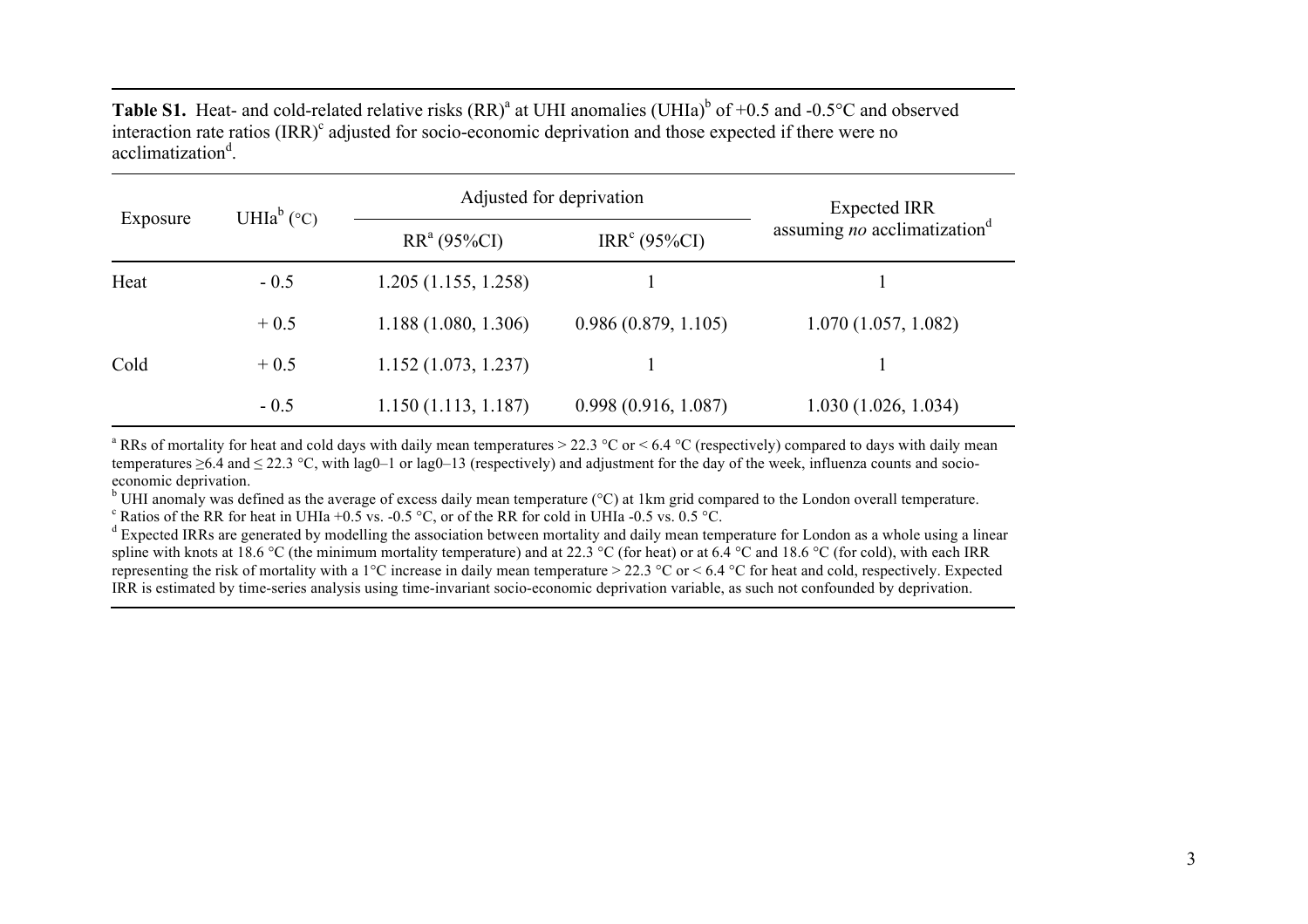Table S2. Heat- and cold-related relative risks (RR)<sup>a</sup> for the least and the most deprived groups<sup>b</sup> and observed interaction rate ratios (IRR)<sup>c</sup> with and without adjustment for UHI anomaly  $(UH Ia)^d$ .

| Exposure | Deprivation group <sup>b</sup> | Unadjusted          |                          | Adjusted for UHIa <sup>d</sup> |                          |
|----------|--------------------------------|---------------------|--------------------------|--------------------------------|--------------------------|
|          |                                | $RR^a (95\%CI)$     | IRR <sup>c</sup> (95%CI) | $RR^a (95\%CI)$                | IRR <sup>c</sup> (95%CI) |
| Heat     | The least deprived             | 1.202(1.161, 1.244) |                          | 1.205(1.155, 1.258)            |                          |
|          | The most deprived              | 1.213(1.167, 1.261) | 1.010(0.949, 1.074)      | 1.235(1.070, 1.424)            | 1.024(0.901, 1.164)      |
| Cold     | The most deprived              | 1.120(1.088, 1.154) |                          | 1.117(1.004, 1.244)            |                          |
|          | The least deprived             | 1.150(1.121, 1.180) | 1.027(0.980, 1.076)      | 1.150(1.113, 1.187)            | 1.029(0.935, 1.133)      |

<sup>a</sup> RRs of mortality for heat and cold days with daily mean temperatures > 22.3 °C or < 6.4 °C (respectively) compared to days with daily mean temperatures  $\geq$ 6.4 and  $\leq$ 22.3 °C, with lag0–1 or lag0–13 (respectively) and adjustment for the day of the week and influenza counts with/without socio-economic deprivation.

<sup>b</sup> Deprivation groups were divided into decile groups by English Index of Multiple Deprivation excluding the health and disability domains and the living environment domain, from which only the least and the most deprived

 $\degree$  Ratio of the RR for the most deprived group against the least deprived group.

<sup>d</sup> UHI anomaly was defined as the average of excess daily mean temperature  $(\degree C)$  at 1km grid compared to the London overall temperature.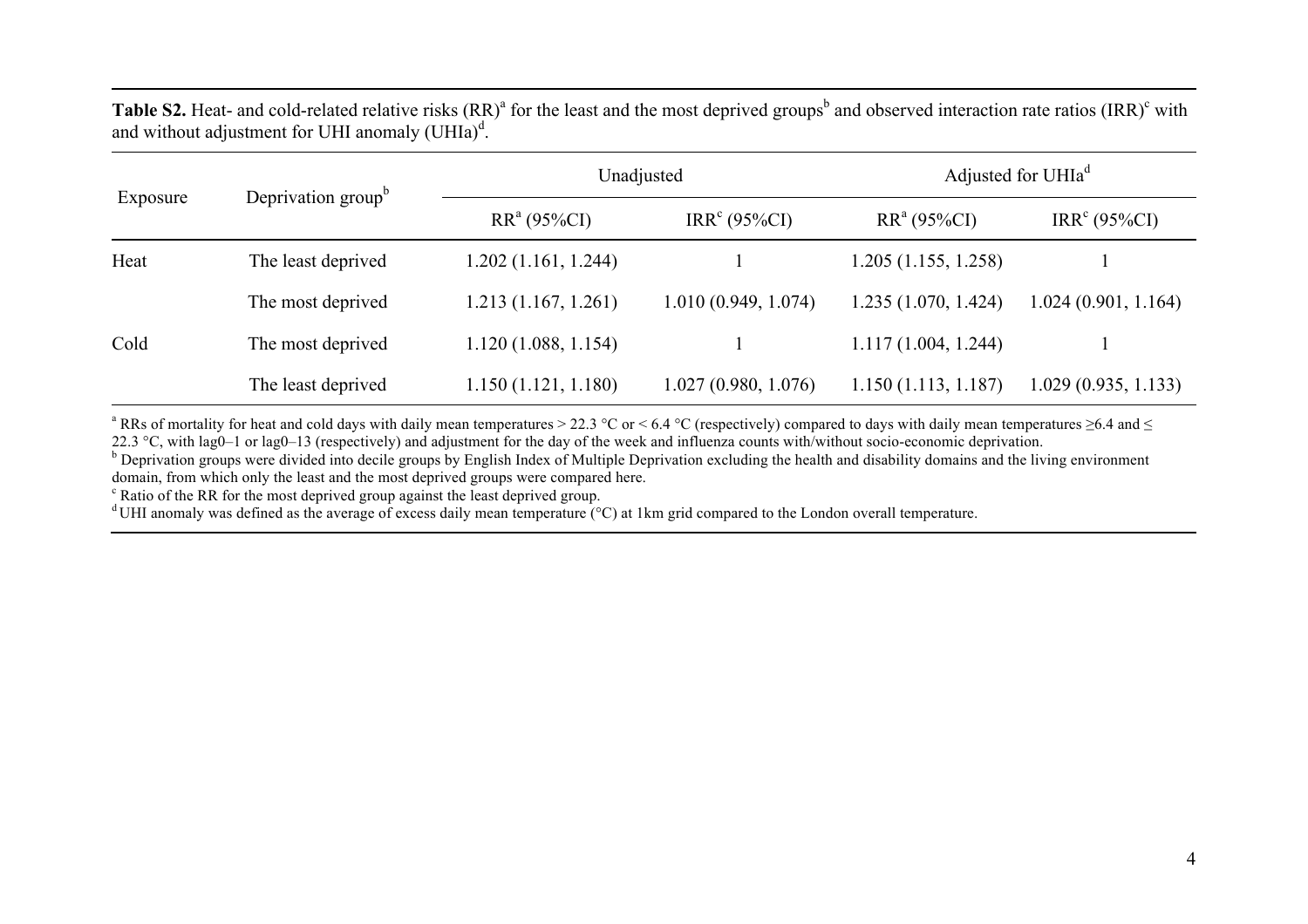| Age $/$<br>exposure | UHIa <sup>b</sup> ( $^{\circ}$ C) | Unadjusted          |                          | Adjusted for deprivation <sup>d</sup> |                          | <b>Expected IRR</b>                         |
|---------------------|-----------------------------------|---------------------|--------------------------|---------------------------------------|--------------------------|---------------------------------------------|
|                     |                                   | $RR^a(95\%CI)$      | IRR <sup>c</sup> (95%CI) | $RR^a (95\%CI)$                       | IRR <sup>c</sup> (95%CI) | assuming no<br>acclimatization <sup>e</sup> |
| All age             |                                   |                     |                          |                                       |                          |                                             |
| Heat                | $-0.5$                            | 1.203(1.154, 1.255) |                          | 1.205(1.155, 1.258)                   |                          |                                             |
|                     | $+0.5$                            | 1.208(1.176, 1.241) | 1.004(0.950, 1.061)      | 1.188(1.080, 1.306)                   | 0.986(0.879, 1.105)      | 1.070(1.057, 1.082)                         |
| Cold                | $+0.5$                            | 1.129(1.106, 1.152) |                          | 1.152(1.073, 1.237)                   |                          |                                             |
|                     | $-0.5$                            | 1.152(1.116, 1.189) | 1.020(0.978, 1.063)      | 1.150(1.113, 1.187)                   | 0.998(0.916, 1.087)      | 1.030(1.025, 1.034)                         |
| Age $0-64$ yrs      |                                   |                     |                          |                                       |                          |                                             |
| Heat                | $-0.5$                            | 1.124(1.015, 1.244) |                          | 1.104(0.991, 1.229)                   |                          |                                             |
|                     | $+0.5$                            | 1.142(1.080, 1.207) | 1.016(0.896, 1.152)      | 1.278(1.025, 1.594)                   | 1.158(0.877, 1.529)      | 1.036(1.009, 1.064)                         |
| Cold                | $+0.5$                            | 1.069(1.023, 1.117) |                          | 1.088(0.915, 1.294)                   |                          |                                             |
|                     | $-0.5$                            | 1.072(0.990, 1.161) | 1.003(0.908, 1.107)      | 1.070(0.984, 1.163)                   | 0.983(0.792, 1.220)      | 1.016 (1.005, 1.027)                        |
| Age 65-74 yrs       |                                   |                     |                          |                                       |                          |                                             |
| Heat                | $-0.5$                            | 1.108(1.002, 1.225) |                          | 1.121(1.011, 1.243)                   |                          |                                             |
|                     | $+0.5$                            | 1.133(1.066, 1.204) | 1.023(0.899, 1.163)      | 1.020(0.817, 1.273)                   | 0.910(0.695, 1.191)      | 1.047(1.018, 1.077)                         |
| Cold                | $+0.5$                            | 1.096(1.048, 1.146) |                          | 1.237(1.051, 1.455)                   |                          |                                             |
|                     | $-0.5$                            | 1.144(1.063, 1.231) | 1.044(0.950, 1.147)      | 1.129(1.046, 1.217)                   | 0.913(0.749, 1.112)      | 1.039(1.028, 1.049)                         |
| Age $75+ yrs$       |                                   |                     |                          |                                       |                          |                                             |
| Heat                | $-0.5$                            | 1.244(1.181, 1.311) |                          | 1.248(1.184, 1.316)                   |                          |                                             |
|                     | $+0.5$                            | 1.266(1.221, 1.312) | 1.017(0.948, 1.091)      | 1.210(1.074, 1.365)                   | 0.969(0.842, 1.117)      | 1.086(1.070, 1.102)                         |
| Cold                | $+0.5$                            | 1.161(1.130, 1.192) |                          | 1.141(1.044, 1.247)                   |                          |                                             |
|                     | $-0.5$                            | 1.173(1.128, 1.219) | 1.011(0.959, 1.065)      | 1.174(1.129, 1.222)                   | 1.029(0.926, 1.144)      | 1.031(1.025, 1.037)                         |

**Table S3.** Age-group specific heat- and cold-related relative risks  $(RR)^{a}$  at UHI anomalies (UHIa)<sup>b</sup> of +0.5 and -0.5°C and observed interaction rate ratios (IRR)<sup>c</sup> with and without adjustment for socio-economic deprivation<sup>d</sup> and IRRs expected if there were no acclimatization<sup>e</sup>.

<sup>a</sup> RRs of mortality for heat and cold days with daily mean temperatures > 22.3 °C or < 6.4 °C (respectively) compared to days with daily mean temperatures  $\geq$ 6.4 and  $\leq$ 22.3 °C, with lag0–1 or lag0–13 (respectively) and adjustment for the day of the week, influenza counts with/without socio-economic deprivation.

<sup>b</sup> UHI anomaly was defined as the average of excess daily mean temperature (°C) at 1km grid compared to the London overall temperature.

<sup>c</sup> Ratios of the RR for heat in UHIa +0.5 vs. -0.5 °C, or of the RR for cold in UHIa -0.5 vs. 0.5 °C.<br><sup>d</sup> Deprivation was adjusted by entering an average of reconstructed EIMD scores by UHI decile groups as a further int

<sup>e</sup> Expected IRRs are generated by modelling the association between mortality and daily mean temperature for London as a whole using a linear spline with knots at 18.6 °C (the minimum mortality temperature) and at 22.3 °C (for heat) or at 6.4 °C and 18.6 °C (for cold), with each IRR representing the risk of mortality with a 1 °C increase in daily mean temperature  $> 22.3$  °C or  $< 6.4$  °C for heat and cold, respectively.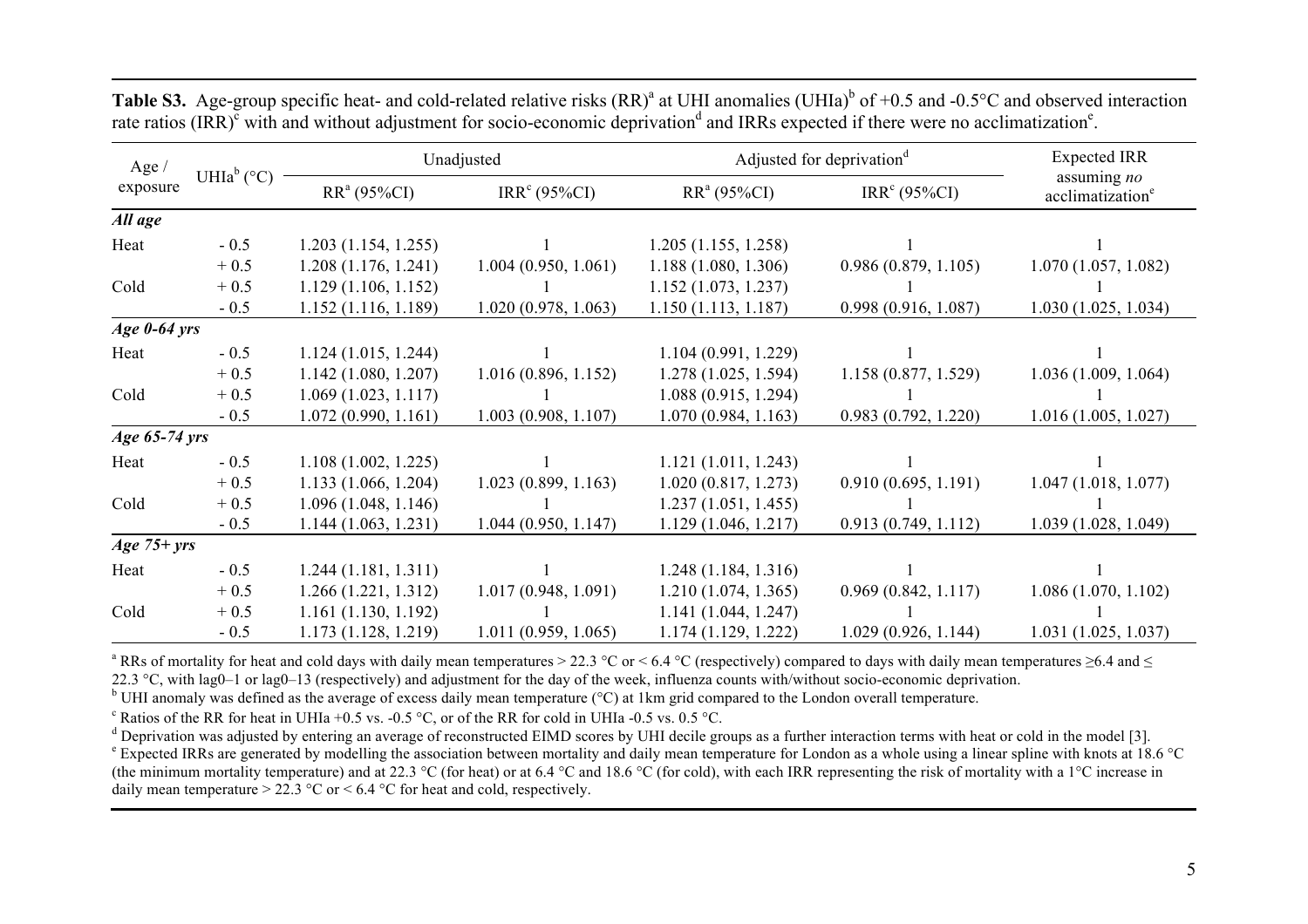**Table S4.** Heat- and cold-related relative risks  $(RR)^{a}$  at UHI anomalies (UHIa)<sup>b</sup> of +0.5 and -0.5°C and observed interaction rate ratios  $\text{(IRR)}^c$  and those expected if there were no acclimatization<sup>d</sup>, after adjusted for ambient pollution  $(O_3 \text{ and } PM_{10})^e$ .

| Exposure |                                   | Adjusted for ambient pollution <sup>e</sup> | <b>Expected IRR</b>      |                                                 |
|----------|-----------------------------------|---------------------------------------------|--------------------------|-------------------------------------------------|
|          | UHIa <sup>b</sup> ( $^{\circ}$ C) | $RR^a(95\%CI)$                              | IRR <sup>c</sup> (95%CI) | assuming <i>no</i> acclimatization <sup>d</sup> |
| Heat     | $-0.5$                            | 1.116(1.067, 1.167)                         |                          |                                                 |
|          | $+0.5$                            | 1.120(1.087, 1.155)                         | 1.004(0.950, 1.061)      | 1.059(1.046, 1.073)                             |
| Cold     | $+0.5$                            | 1.136(1.112, 1.159)                         |                          |                                                 |
|          | $-0.5$                            | 1.158(1.122, 1.196)                         | 1.020(0.979, 1.063)      | 1.030(1.026, 1.035)                             |

<sup>a</sup> RRs of mortality for heat and cold days with daily mean temperatures  $>$  22.3 °C or  $<$  6.4 °C (respectively) compared to days with daily mean temperatures  $\geq 6.4$  and  $\leq 22.3$  °C, with lag0–1 or lag0–13 (respectively) and adjustment for the day of the week, influenza counts with/without socio-economic deprivation.

<sup>b</sup> UHI anomaly was defined as the average of excess daily mean temperature (°C) at 1km grid compared to the London overall temperature.<br><sup>c</sup> Ratios of the RR for heat in UHIa +0.5 vs. -0.5 °C, or of the RR for cold in UHI

 $d$  Expected IRRs are generated by modelling the association between mortality and daily mean temperature for London as a whole using a linear spline with knots at 18.6 °C (the minimum mortality temperature) and at 22.3 °C (for heat) or at 6.4 °C and 18.6 °C (for cold), with each IRR representing the risk of mortality with a 1°C increase in daily mean temperatur

 $\degree$  Ambient pollution was adjusted by including daily maximum of 8 hours running mean of  $O_3$  and daily mean of PM<sub>10</sub> as a whole in London in the model as linear terms.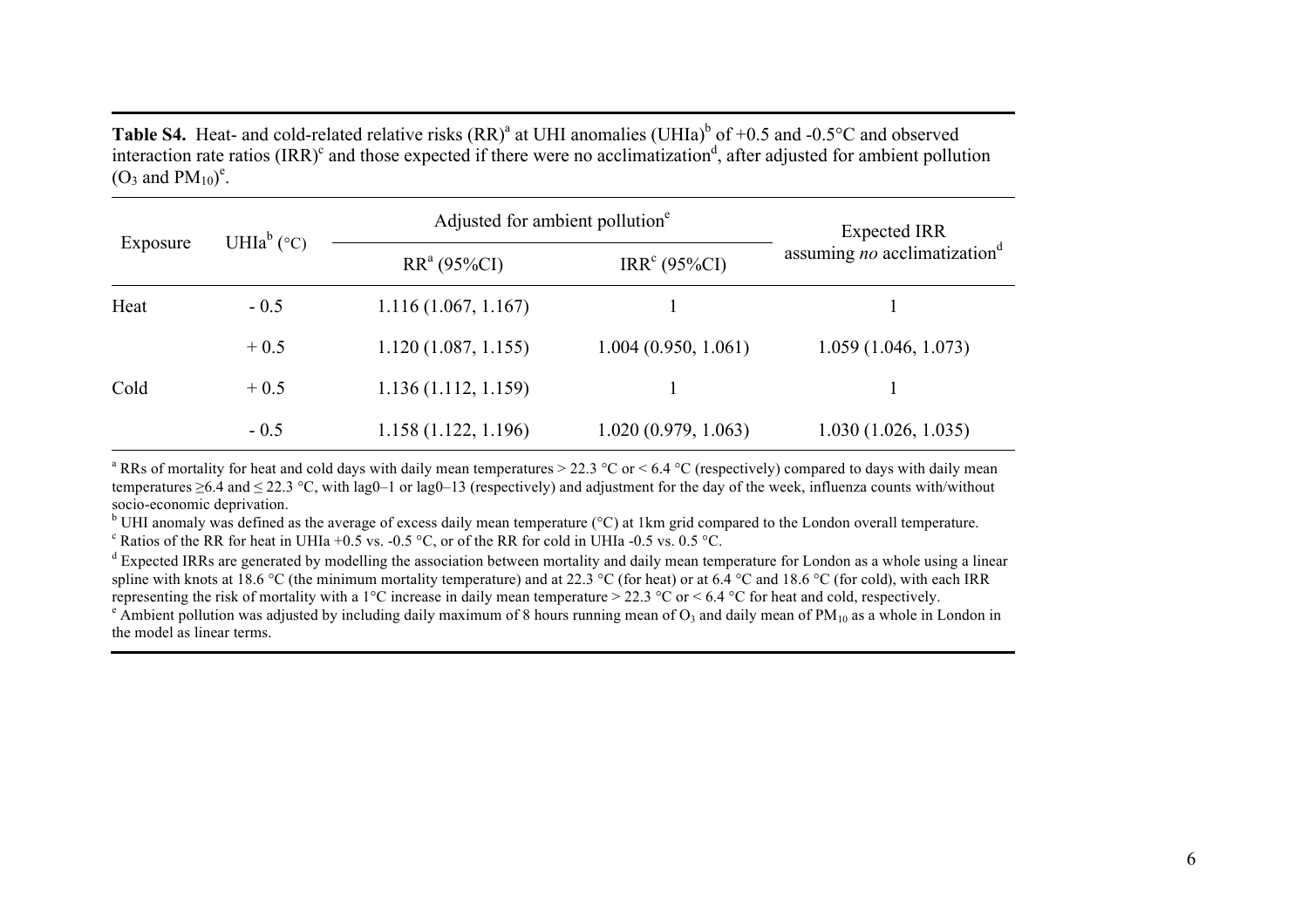**Table S5.** Age-group specific heat- and cold-related relative risks  $(RR)^{a}$  at UHI anomalies (UHIa)<sup>b</sup> of +0.5 and -0.5°C and observed interaction rate ratios (IRR) $c$  with and without adjustment for socio-economic deprivation<sup>d</sup> and IRRs expected if there were no acclimatization<sup>e</sup> [with shortened non-summer months, October - April].

| Age $/$        | UHIa <sup>b</sup> (°C) | Unadjusted          |                          | Adjusted for deprivation <sup>d</sup> |                          | <b>Expected IRR</b>                         |
|----------------|------------------------|---------------------|--------------------------|---------------------------------------|--------------------------|---------------------------------------------|
| exposure       |                        | $RR^a (95\%CI)$     | IRR <sup>c</sup> (95%CI) | $RR^a (95\%CI)$                       | IRR <sup>c</sup> (95%CI) | assuming no<br>acclimatization <sup>e</sup> |
| All age        |                        |                     |                          |                                       |                          |                                             |
| Cold           | $+0.5$                 | 1.130(1.107, 1.153) |                          | 1.154(1.074, 1.239)                   |                          |                                             |
|                | $-0.5$                 | 1.152(1.116, 1.189) | 1.020(0.978, 1.063)      | 1.149(1.113, 1.187)                   | 0.996(0.914, 1.086)      | 1.029(1.024, 1.034)                         |
| Age $0-64$ yrs |                        |                     |                          |                                       |                          |                                             |
| Cold           | $+0.5$                 | 1.070(1.024, 1.118) |                          | 1.093(0.919, 1.300)                   |                          |                                             |
|                | $-0.5$                 | 1.075(0.992, 1.164) | 1.005(0.910, 1.109)      | 1.071(0.985, 1.165)                   | 0.980(0.790, 1.217)      | 1.015(1.004, 1.026)                         |
| Age 65-74 yrs  |                        |                     |                          |                                       |                          |                                             |
| Cold           | $+0.5$                 | 1.097(1.049, 1.147) |                          | 1.242(1.056, 1.462)                   |                          |                                             |
|                | $-0.5$                 | 1.144(1.062, 1.231) | 1.043(0.949, 1.146)      | 1.128(1.045, 1.217)                   | 0.908(0.833, 1.024)      | 1.037(1.026, 1.048)                         |
| Age $75+ yrs$  |                        |                     |                          |                                       |                          |                                             |
| Cold           | $+0.5$                 | 1.161(1.131, 1.193) |                          | 1.140(1.043, 1.246)                   |                          |                                             |
|                | $-0.5$                 | 1.172(1.128, 1.219) | 1.009(0.958, 1.063)      | 1.174(1.129, 1.221)                   | 1.030(0.927, 1.144)      | 1.030(1.024, 1.036)                         |

<sup>a</sup> RRs of mortality for heat and cold days with daily mean temperatures > 22.3 °C or < 6.4 °C (respectively) compared to days with daily mean temperatures  $\geq$ 6.4 and  $\leq$ 22.3 °C, with lag0–1 or lag0–13 (respectively) and adjustment for the day of the week, influenza counts with/without socio-economic deprivation.

<sup>b</sup> UHI anomaly was defined as the average of excess daily mean temperature (°C) at 1km grid compared to the London overall temperature.<br><sup>c</sup> Ratios of the RR for heat in UHIa +0.5 vs. -0.5 °C, or of the RR for cold in UHI

<sup>e</sup> Expected IRRs are generated by modelling the association between mortality and daily mean temperature for London as a whole using a linear spline with knots at 18.6 °C (the minimum mortality temperature) and at 22.3 °C (for heat) or at 6.4 °C and 18.6 °C (for cold), with each IRR representing the risk of mortality with a 1 °C increase in daily mean temperature  $> 22.3 \text{ °C}$  or  $< 6.4 \text{ °C}$  for heat and cold, respectively.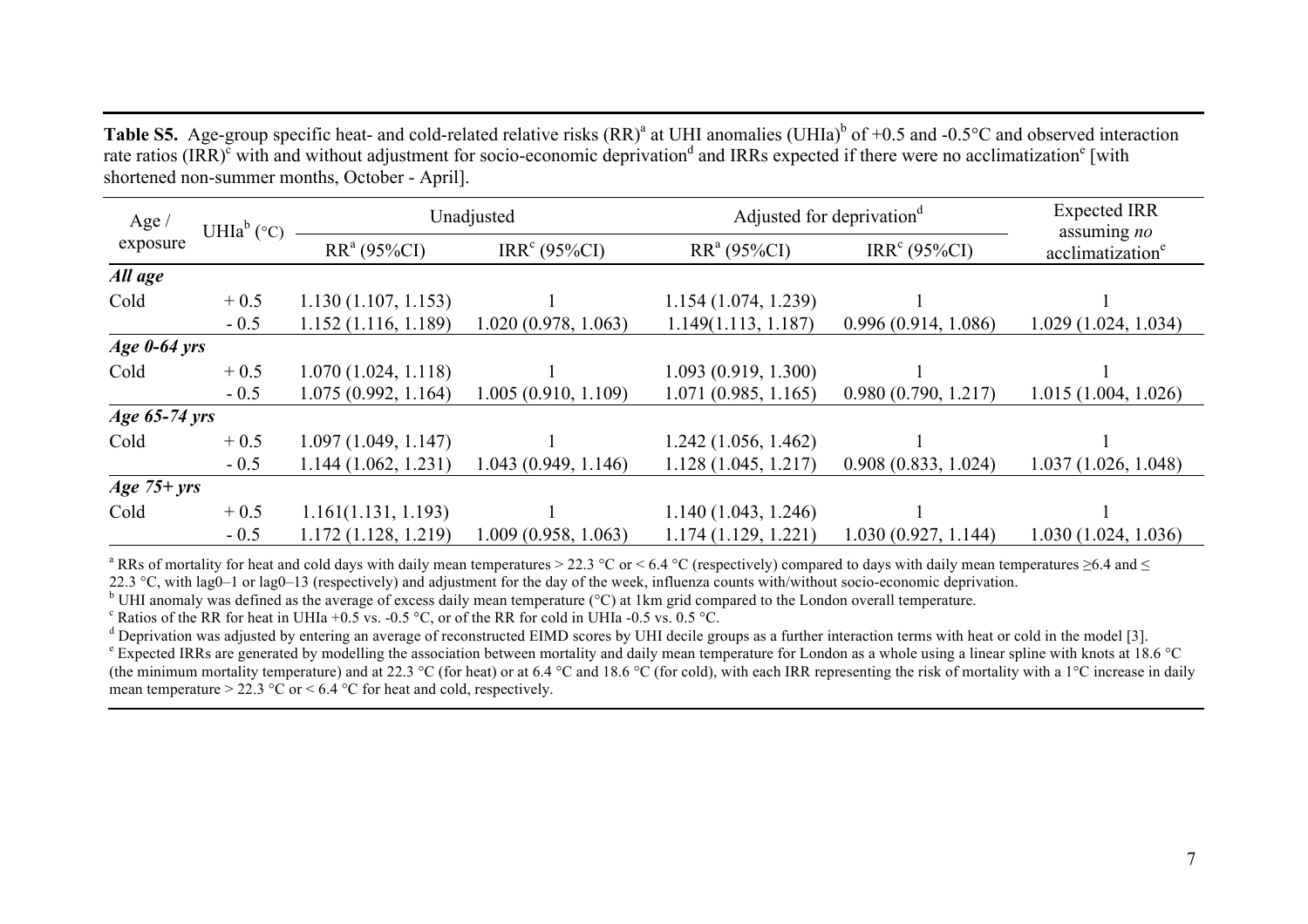## **Cut-point for cold days**



Figure S1. The Wald z values for a range of candidate cutpoints defining hot and cold days (approach (i)). The values used in our analyses (6.4 and  $22.3^{\circ}$ C) are those with maximum z values.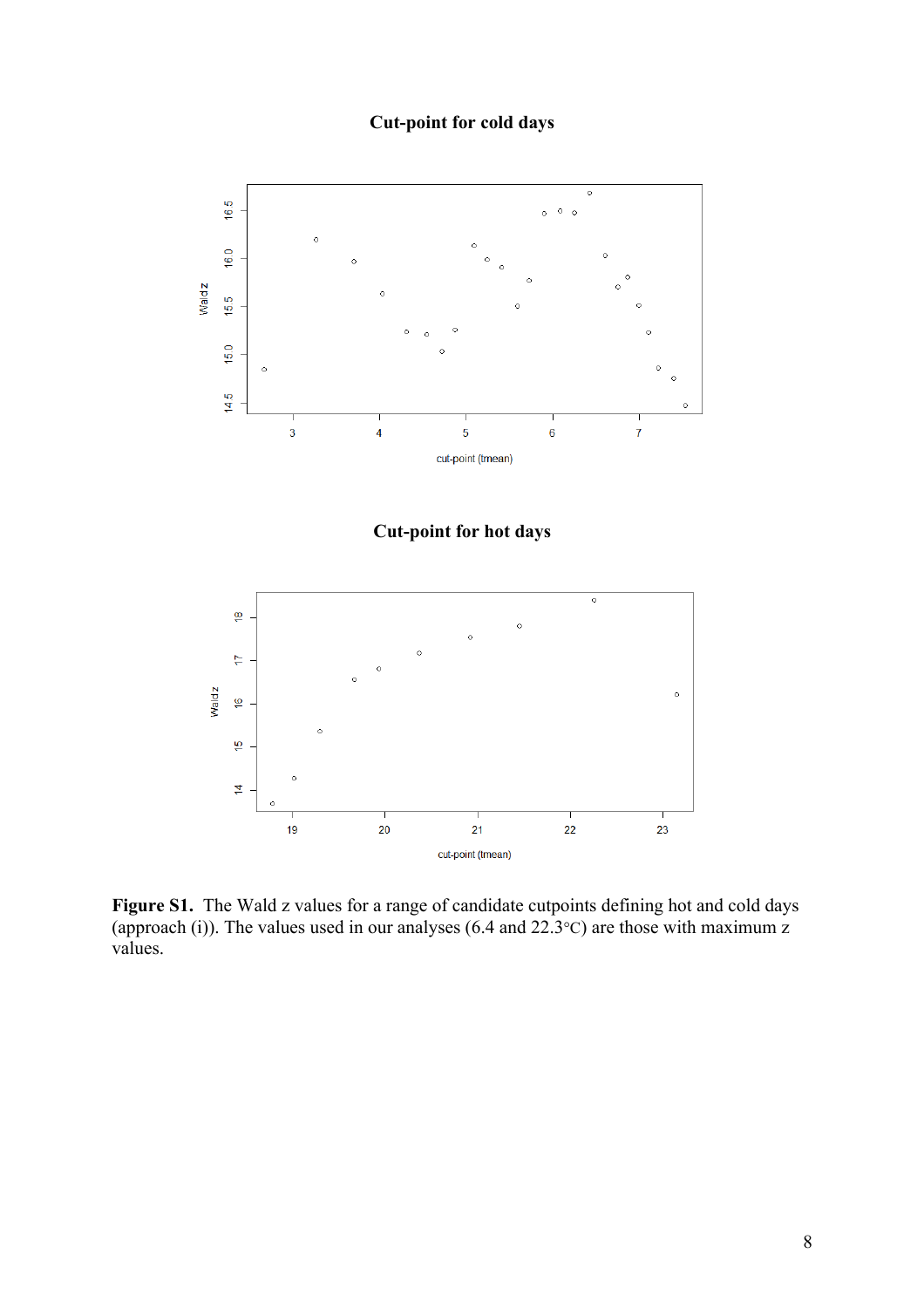

**Figure S2.** Schematic illustrating how to estimate expected Interaction Rate Ratio (IRR) for heat. The same model as the main model was fit except: excluding an interaction term of temperature and UHI anomalies; and temperature effect modelled as a linear spline (segmented linear model) with knots at the minimum mortality temperature (18.6°C) and the higher cut-point (22.3°C). Expected IRR for heat is estimated as the slope in the spline above the highest knot.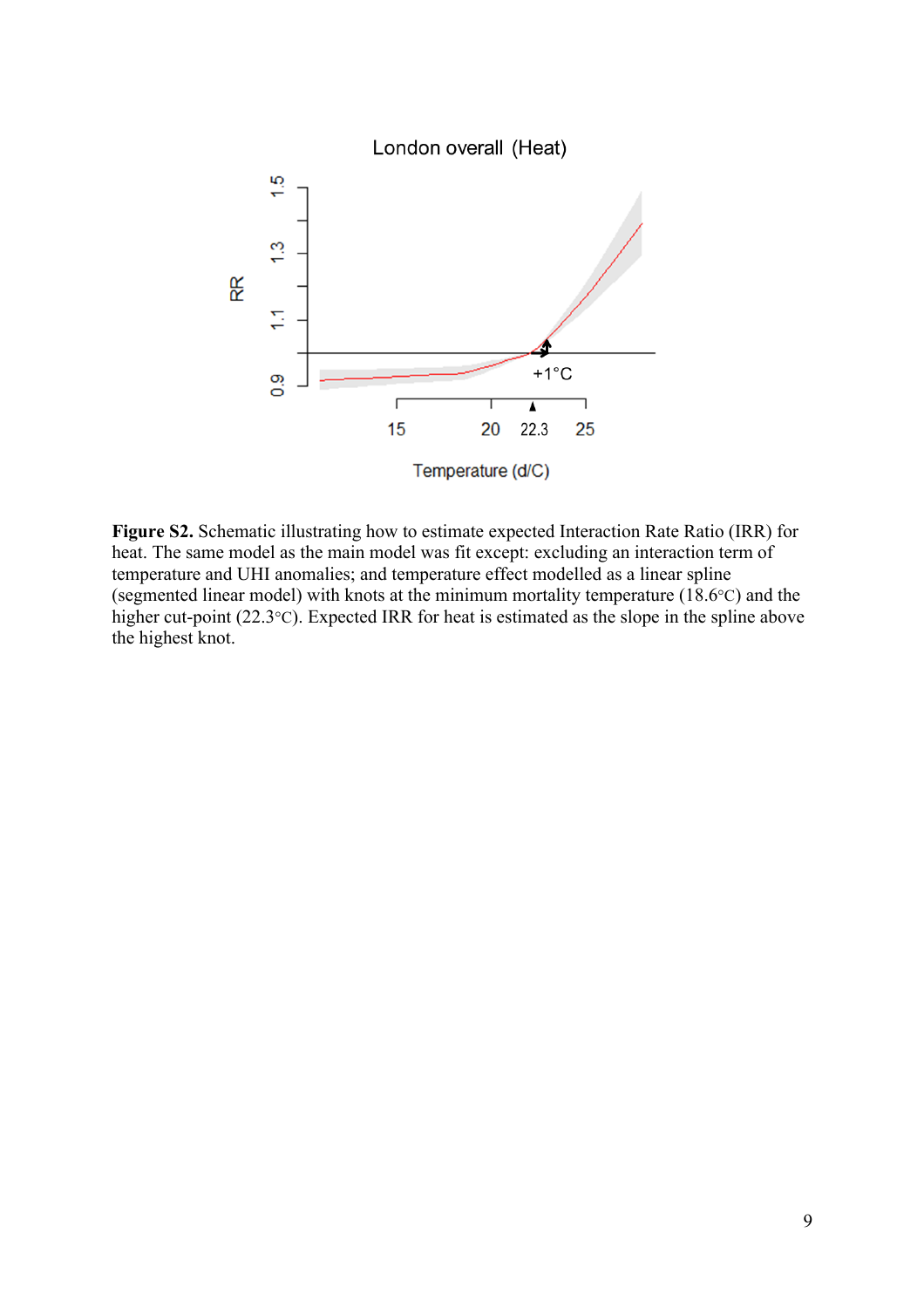

**Figure S3.** Theoretical patterns of heat-mortality functions in 'Shifted splines' analysis under *no* acclimatization [A], where the curves for UHI anomalies (UHIa) of +0.5 °C (dashed line) and -0.5 ˚C (dotted line) are laterally displaced by +0.5 ˚C and -0.5 ˚C respectively from the London overall curve; and *full* acclimatization [B], where there is no displacement of curves for UHIa of +0.5 ˚C and -0.5 ˚C, which are therefore superimposed.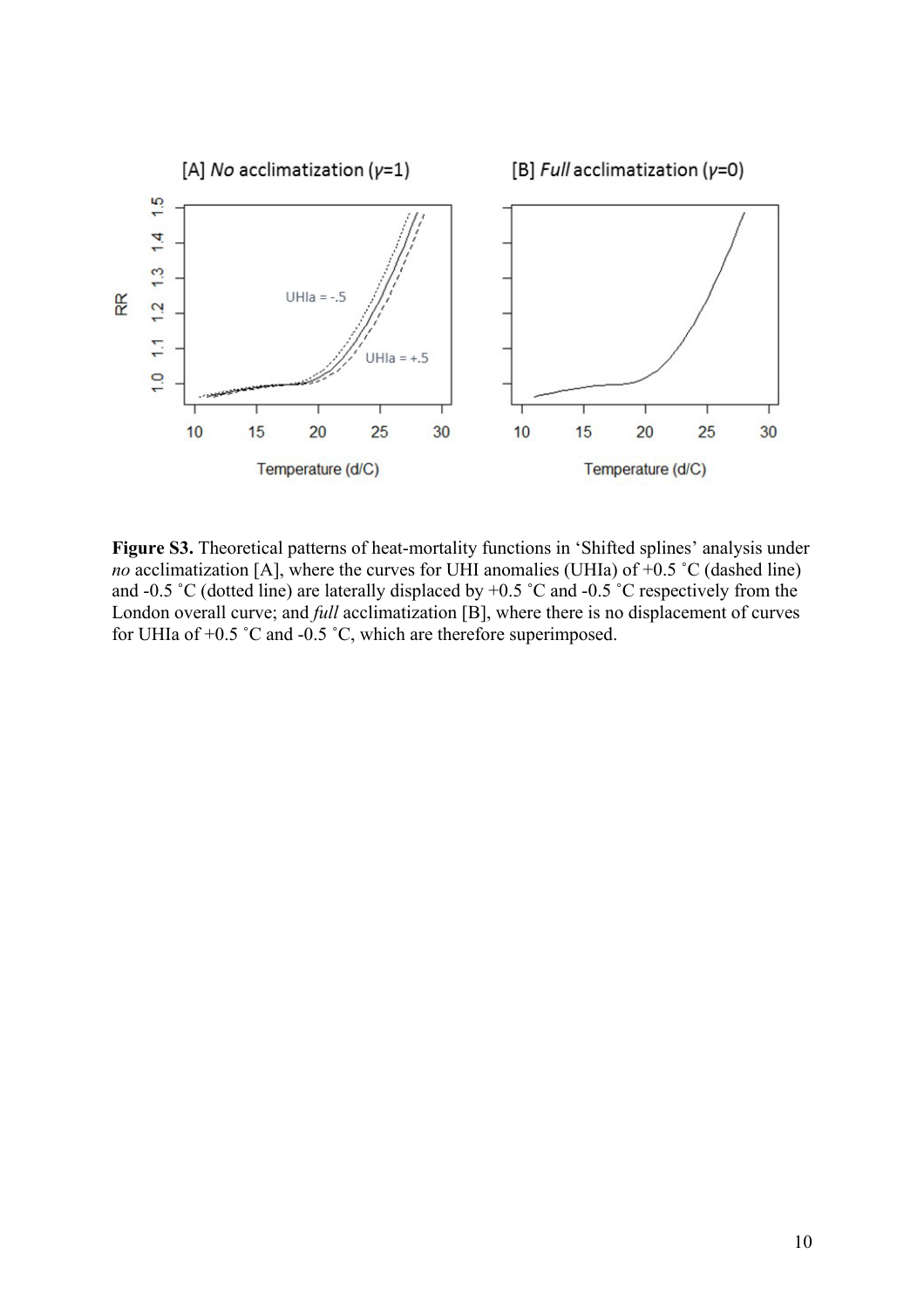

**Figure S4.** Temperature-mortality functions assuming acclimatization is neutral ( $\gamma$ =0.5) between full ( $\gamma$ =0) and none ( $\gamma$ =1) (left) and deviances of lateral displacement for values of  $\gamma$ in the range -0.5 to 1.5 ˚C (right) for summer heat (lags 0 to 1 days, June to August) [A] and winter cold (lags 0 to 13 days, September to May) [B], for those aged 75+ years only. Gray shading in the temperature mortality functions represent 95% CI. Deviances were calculated against maximum likelihood estimate (MLE). Likelihood ratio test (LRT) was applied for differences between deviances at  $\gamma = 1$  and  $\gamma = 0$ .